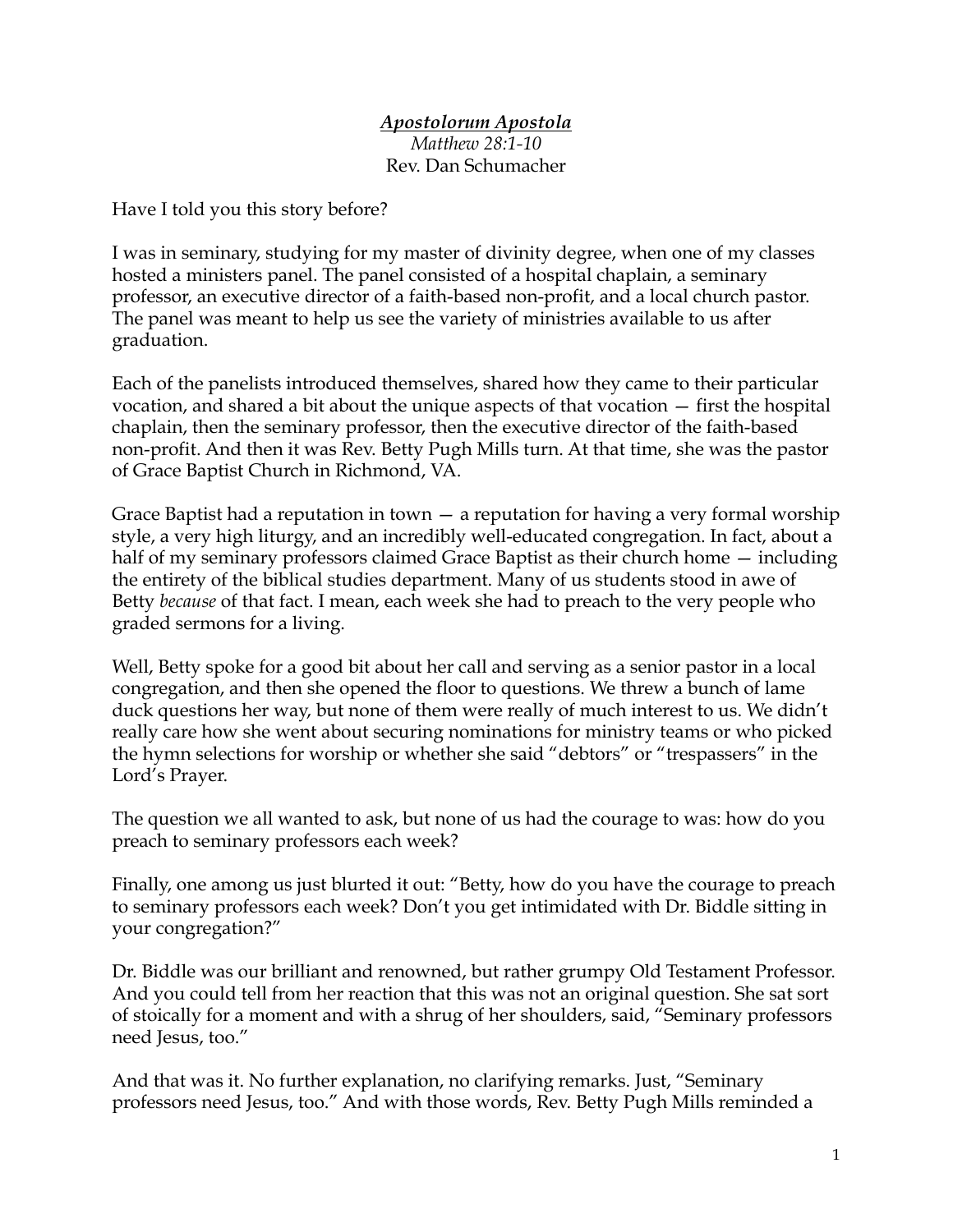room full of future ministers that we came to seminary to follow Jesus, and not Dr. Biddle.

What would the Church do if it didn't have faithful women constantly pointing us back to Jesus?

Matthew's version of the Easter story is unique in lots of ways — there's an earthquake and a glowing angel and guards fainting in fear — but in all of the ways in which it is unique, it is absolutely unoriginal in one critical fashion: like Mark, like Luke, and like John, in Matthew, it is not the apostles, but women who go to the tomb early on that first Easter morning and come back telling the others what they have found.

In all four gospels, women are the first to preach the good news of the resurrection which is worth pondering, especially as we get close to wrapping up a series about the Twelve Apostles.

All summer long, I have been preaching on those twelve men that Jesus called out and set apart as his inner circle of disciples. But do you know what occurred to me last week? As I was preaching on James and John, it occurred to me that all summer long the lessons that we get from the apostles in scripture are all about what *not* to do.

- *•*Peter, who time and again puts his foot in his mouth, teaches us to think before we speak. And through him, we learn that Jesus will not abandon us, even when we're slow to learn.
- Judas Iscariot the betrayer warns us that it is possible to live a half-inch from Jesus and somehow never be transformed.
- *•*The sons of thunder, James and John, try to call down fire on the Samaritans, and thus teach us that it is possible to do evil things in Jesus' name — something we ought not do.

What kind of models have we been given? Over and over and over, these apostles who litter the pages of the gospels, trip all over themselves and, in the process, teach us what *not* to do if we want to be faithful followers of Jesus.

But the women? The women consistently give us positive examples.

In theological parlance, there are two words that are often used as "disciplines" for discussing the nature of God. There is *apophatic* theology and there is *cataphatic* theology.

*Apophatic* theology is theology that obtains knowledge of God through *negation*; by saying what God *is not*. For example, God *is not* American. What does that negation tell us about God? God *is not* Baptist. Shocker, I know. God *is not* dead. You see, each statement tells us something about who God is by telling us something God *is not*.

*Cataphatic* theology obtains knowledge of God through *positive* affirmations; by saying what God *is*. God *is* love. God *is* faithful. God *is* just.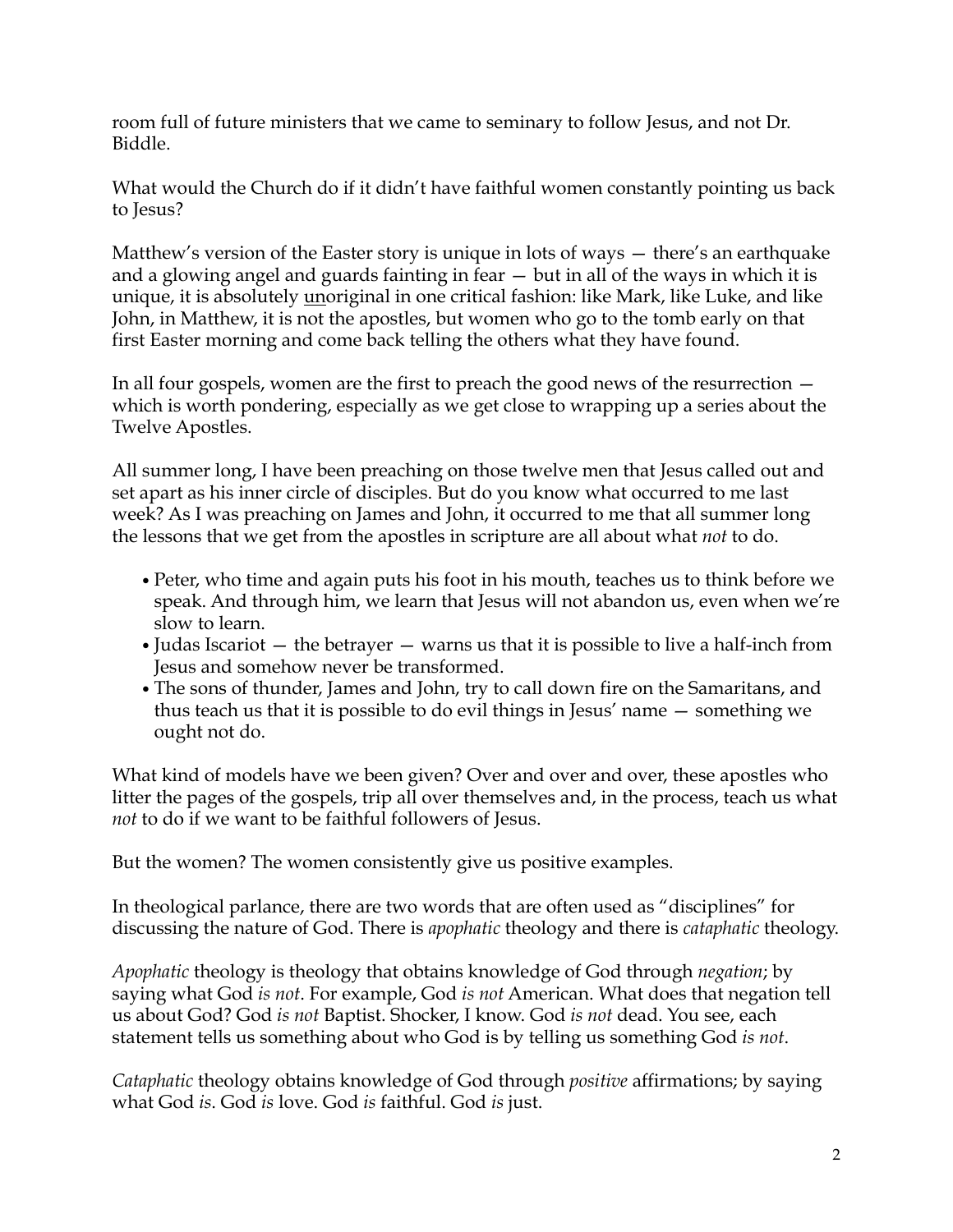I say all of this to make a point, and it is simply this: so often in scripture, the Twelve Apostles serve as the *apophatic* models of discipleship, because they teach us what *not* do as followers of Jesus.

And *women* serve as our *cataphatic* models in scripture, because over and over and over again, they model faithful discipleship to Jesus.

Elizabeth, the mother of John the Baptist (Luke 1:24-25). Mary, the mother of Jesus (Luke 1:38). The woman who was healed of her twelve years of hemorrhaging by touching the hem of Jesus' garment (Mark 5:24ff). The Syrophoenican woman who challenged Jesus' teaching for the sake of her daughter's life (Mark 7:24ff). The woman who washed Jesus' feet with her tears and dried them with her hair (Matt. 26:6ff). The widow who put in her offering of two mites, which was all she had to live on (Luke 21:1ff). Joanna and Susanna, who helped to fund Jesus' ministry (Luke 8:3). Mary and Martha — who hosted Jesus in their home (Luke 10:38). Mary, the mother of James, and Salome who brought spices to the tomb to anoint Jesus' body (Mark 16:1). Mary Magdalene  $-$  who in every one of the gospel accounts became the first person to preach the good news of the resurrection.

But Mary Magdalene wasn't just there on resurrection day. She didn't just show up for the good part.

Who was there when darkness came over the whole land and Jesus breathed his last? Not Peter. Not James and John. But Mary Magdalene was (Matthew 27:55-56).

And, who was there when Jesus' dead body was laid in the tomb? Not Peter. Not James or John. But Mary Magdalene (Matthew 27:61).

And, on the morning after the sabbath, who was up and headed to the tomb before the sun had even dawned? Not Peter. Not James, nor John. But Mary Magdalene (Matthew 28:1).

As Matthew tells it, Mary Magdalene and the other Mary went to see the tomb first thing in the morning on the first day of the week (28:1). In Matthew, their motivation isn't to prepare the body, but simply to *see* it. It seems to be the same motivation we have when we visit the tomb of a loved one  $-$  just to be near the place where their body is, because being near the tomb somehow makes us feel near to the person we've lost.

When the Matthew describes the tomb, it isn't a garden full of lilies and tulips, with pastel duckies and little chicks, and a few brightly colored eggs. The tomb is on a fault line where an earthquake cracks the ground. An angel who looks like lightening drops from the sky, rolls back the huge stone and perches himself on it.

Security apparently wasn't expecting anything either, because when the earth shook and the angel dropped like lightening, they fainted dead away.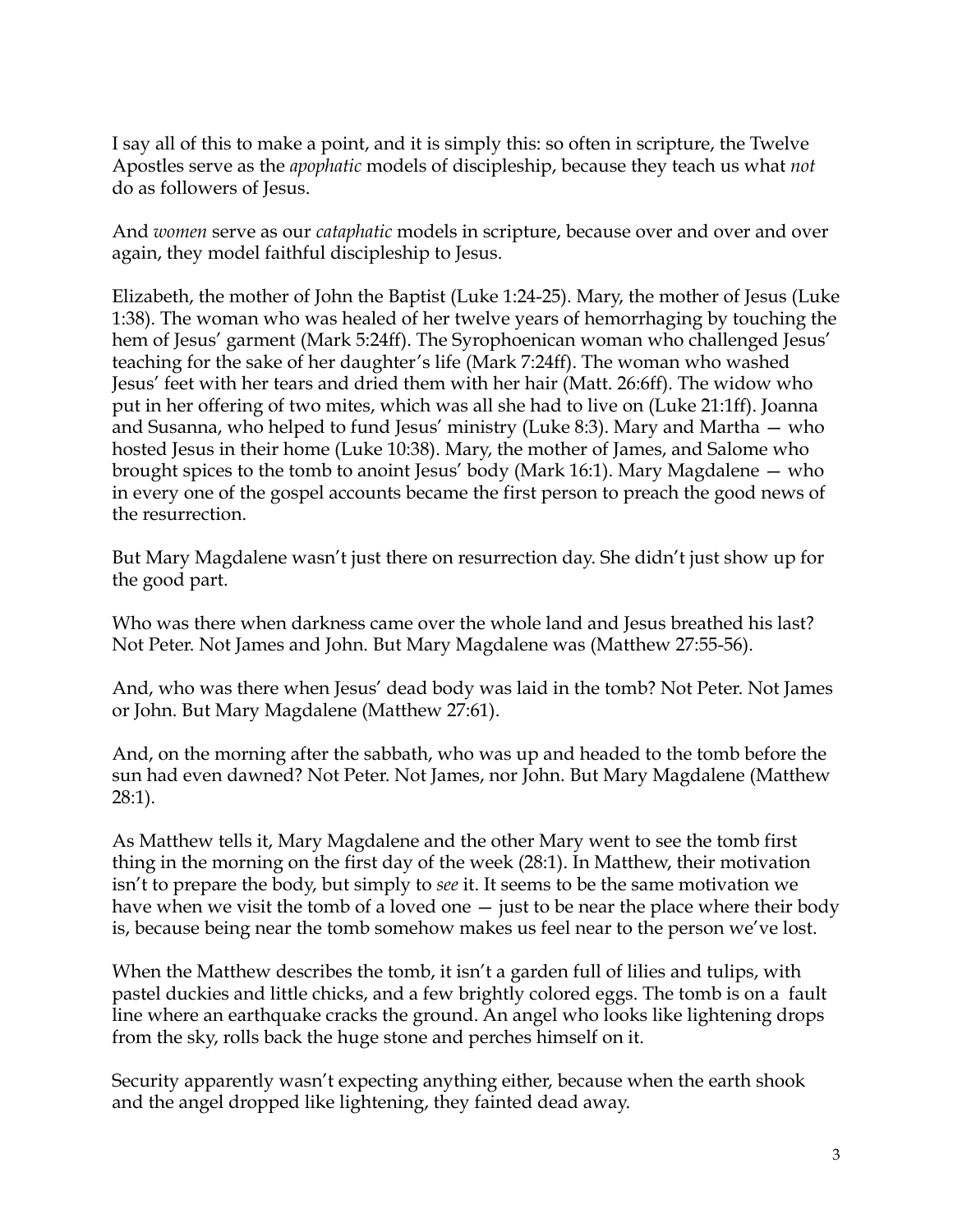The angel spoke to the women: "Don't be afraid." Yeah, right…

The angel went on: "I know you're looking for Jesus, who they crucified, but he isn't here." Then the angel said this, "Come and look at the empty place where they thought he'd stay. Then go and tell his followers" (Matthew 28:5-7).

*Come* and *look*. Then *go* and *tell*. Those are the words of commissioning.

And if that weren't enough, as they ran to tell the Twelve about what they'd seen, Jesus met them on the road and his first word was, "Hi." Well, he actually said, "Greetings," which in Greek is *chairete —* which was their way of saying, "Hi." Granted, "Hi!" is no great message from beyond the grave, but it is so human that it almost tells us enough.

Mary Magdalene and the other Mary fell on his feet and worshipped him. Then Jesus himself endorsed their commissioning, repeating the angels words, "*Go* and *tell* my brothers" (Matthew 28:10).

By what ruler do we measure what it means to be an apostle?

The word, apostle, literally means "one who is sent." Mary Magdalene and the other Mary were sent by both the messenger of God and by Jesus, himself: "Go and tell." And the most intriguing part is that they were *sent to the apostles*. They were sent *to* the sent ones. It's what inspired Thomas Aquinas to give Mary Magdalene the title *apostolorum apostola* — "the apostle to the apostles."

Of course, the Church hasn't always been as faithful to women as women have been to the Church. Eve, and thus all women, have been blamed for the Fall. In his book*, The Confessions*, St. Augustine (who, by the way, kept a mistress most of his life) points at women and their irresistible allure as the root cause of all of man's downfalls.

Even Mary Magdalene — the apostle to the apostles — is remembered not for being the first person to ever preach the good news of the resurrection, but for being a prostitute — which, by the way, is not supported in scripture *anywhere*.

Thankfully we are in an era when the contributions of the most neglected apostles are finally being recognized. But I hope it's not too late.

Eugene Peterson, one of the most renowned pastors in North America over the last century, used to tell the story of coming home from his first year of college all mixed up and out of sorts. Something was off kilter deep in his spirit. He was wrestling with what would end up being the early churning of God's call on his life, but he didn't know that then. He just sensed a deep unrest. So he did what any person would do. He went to his pastor to discuss what he was experiencing.

He said that he told his pastor how he was feeling and asked if he could help him. The pastor launched into an extended lecture on… sex. (He must have been influenced by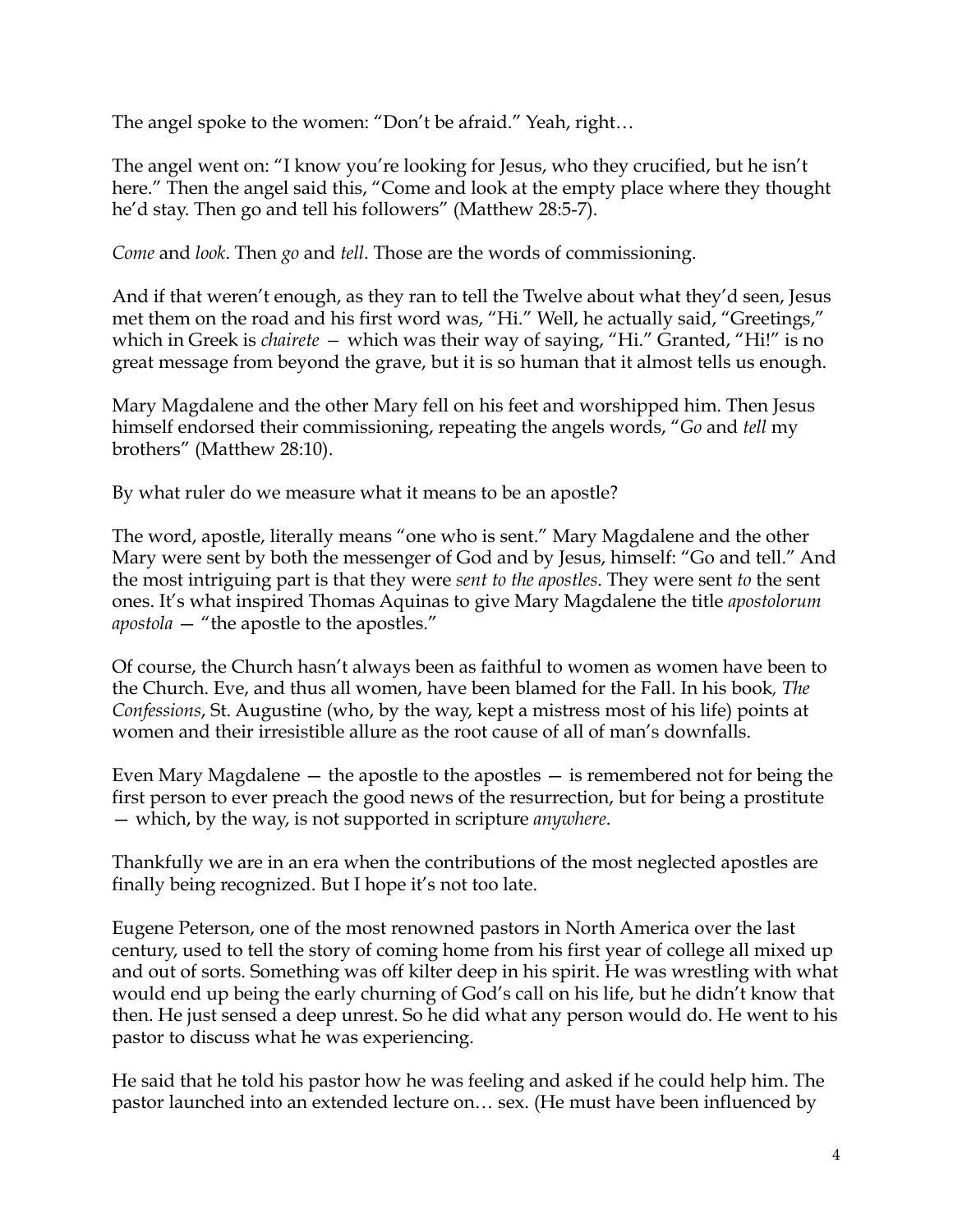Augustine!) Peterson returned for a second visit, and got another diatribe on young men and the temptation of sex. Peterson said it was the last time he sought that pastor's council.

The second source he turned to for spiritual direction was a man named "brother Ned." Forty years earlier, brother Ned had been shot during a robbery in Cleveland. The wound had left him paralyzed and in a wheelchair. He had the reputation for being saintly — a wise and holy fixture in the church.

Brother Ned invited Eugene for a visit. "We'll talk about the Bible," he explained. For several Wednesdays that summer, Eugene visited brother Ned. His bible splayed open across his lap, he talked through Paul's epistle to the Ephesians. But Peterson says that it was more like "he talked *at* me." He looked at Eugene like someone who didn't know anything, and so he was just going to shovel truth down him. Of those nights, Peterson said, "He talked the whole time. He bored me to death. I had no idea the Bible could be so dull."

So he cancelled his Wednesday nights with brother Ned and was lamenting about his situation to a childhood friend. The friend suggested that Eugene go talk to Reuben Lance — a coarse man with huge outcroppings of bristle for eyebrows and a wild red beard. The man just looked mean.

Reuben was a tradesman known in his small community for his ability to fix anything… and known for his surly disposition. Peterson said Reuben was the kind of guy that you wanted on your side when you confronted hooligans in a dark alley — but he was not a man you thought of going to when you had an aching heart.

Surprisingly, Reuben agreed to meet with Peterson twice a week after supper. And with that Reuben Lance, a man who never smiled, never prayed aloud in church, and was scornful for most of what passed as religion, became Eugene Peterson's first spiritual director.

For the remaining weeks of that summer, they met twice a week. No pious language. No heavy theology. They just talked about life — and Peterson said it would be years before he had another spiritual director as effective as Reuben Lance.

Decades later, someone shared Reuben's contact information with Peterson. He dialed the number and Reuben, then in his 80s, answered. Peterson explained to Reuben his profound influence, with only long awkward silence coming from the other end. Eventually Reuben's voice broke the stillness:

"You know, I'm just sitting here in my bed. I'm very old and can't do much. You're telling me that those Thursday nights at the church changed your life? No one's ever said anything like that to me before. They like me to fix things for them. But they never seem to want me for much more than that." Then Reuben cried (Winn Collier, *A Burning in My Bones*, chapter 5).